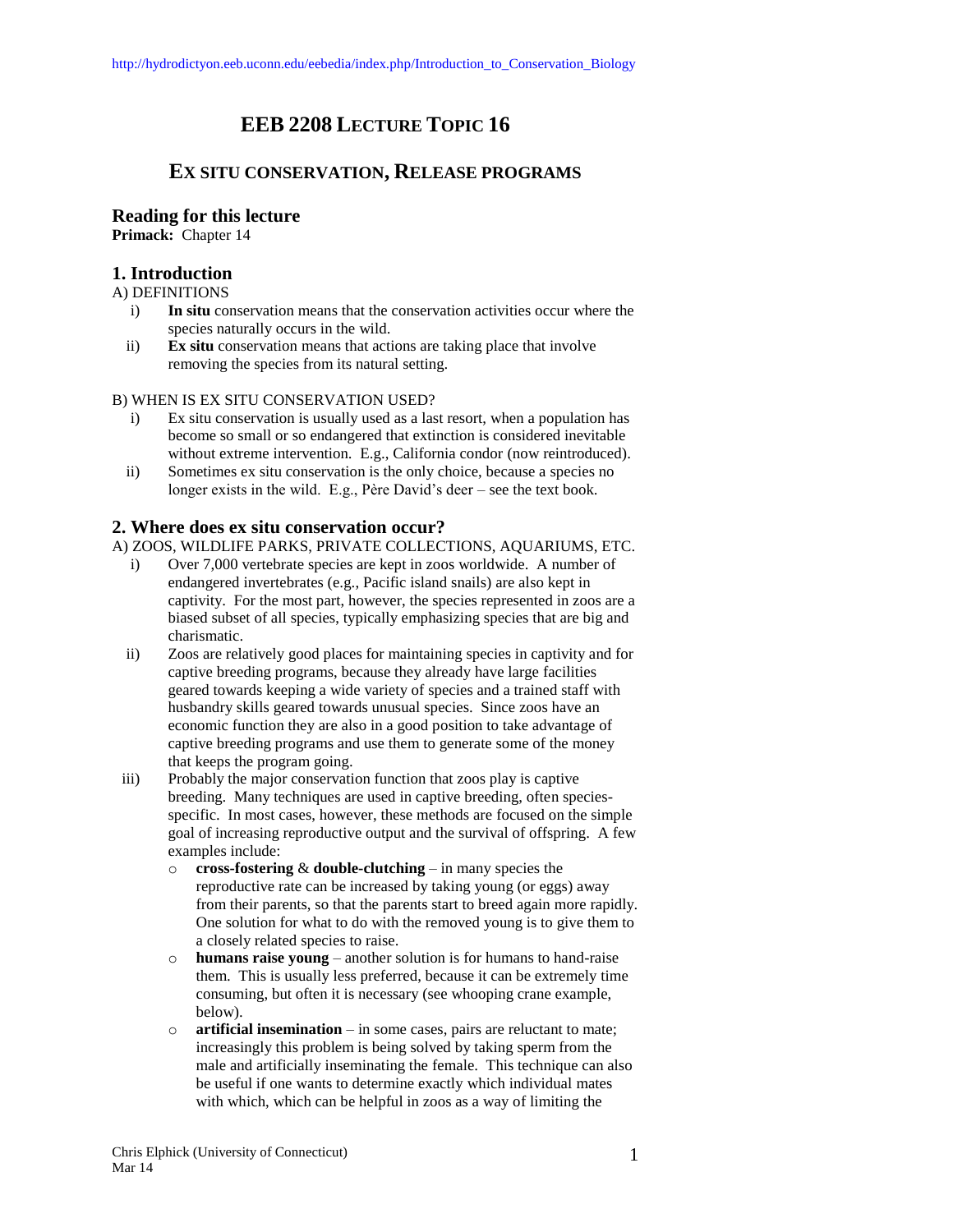effects of inbreeding (see notes on studbooks below). A third case when this method might be useful is when several zoos want to pool their animals to increase the size of the overall population: moving vials of sperm around between zoos is easy, whereas moving animals around often is not.

- o **embryo transfer to surrogate mothers**  another way of increasing the number of young produced is to create "test-tube" babies and then implant them into surrogate mothers. Sometimes these mothers can be of different – though closely related – species.
- o **cryogenics, cloning, etc.** as technologies develop, sperm, eggs and embryos are being frozen and kept on ice for future use. Cloning has also been promoted as a potential way to help endangered species to reproduce. The science of cloning, however, is at a very early stage and many problems need to be overcome before it becomes a viable solution for more than a few isolated cases.
- o **pedigrees, studbooks** a more traditional, though exceedingly effective, tool is the maintenance of studbooks to keep track of how individuals are related to each other. By constructing a family tree and doing a pedigree analysis it is possible to minimize the relatedness of individuals who mate. By doing this, inbreeding can be kept to a minimum. With the increasing use of artificial insemination, it has become even easier to determine how individuals are paired and to maintain maximally outbred populations.
- **moving animals around** (artificial dispersal) finally, when sperm transfer is not an option, it is possible to move individuals around to help reduce inbreeding within each small zoo population.
- iv) Example: The guar is an endangered wild ox from Asia. Researchers have used the species to develop and experiment with many of the techniques described. In 2001, the first cloned guar was born. This individual was implanted into a surrogate mother of a different species (a cow).
- v) Example: The whooping crane is an endangered bird that breeds in Canada and winters in Texas. Only a few 100 are left in the wild, but there is a growing captive population. Double-clutching can be done, but raising the young can be difficult without their parents. Initially a different species (sandhill crane) was used to incubate and raise the young. But the baby whooping cranes imprinted on their surrogate parents and some subsequently chose to mate with sandhill cranes. When humans raise the young, imprinting is also a problem, so people have to dress up like adult whooping cranes whenever they interact with the young birds to prevent them from getting too mixed-up.

#### B) IMPROVING HUSBANDRY

- i) Some species do not survive or breed well in captivity. Consequently, new husbandry techniques constantly need to be developed for these problematic species.
- ii) Different facilities vary greatly in their quality. Consequently, there is a lot of variation in how well species do in different settings. Some places have made the breeding of endangered species a major part of their mission and have devoted considerable resources to captive breeding programs. But not all facilities have such a strong commitment or the resources to follow through.
- iii) There is also variation in the needs of different species and although there is a lot of "institutional knowledge" (i.e., the knowledge of individual practitioners), there are relatively few detailed studies that attempt to understand how captivity affects particular species.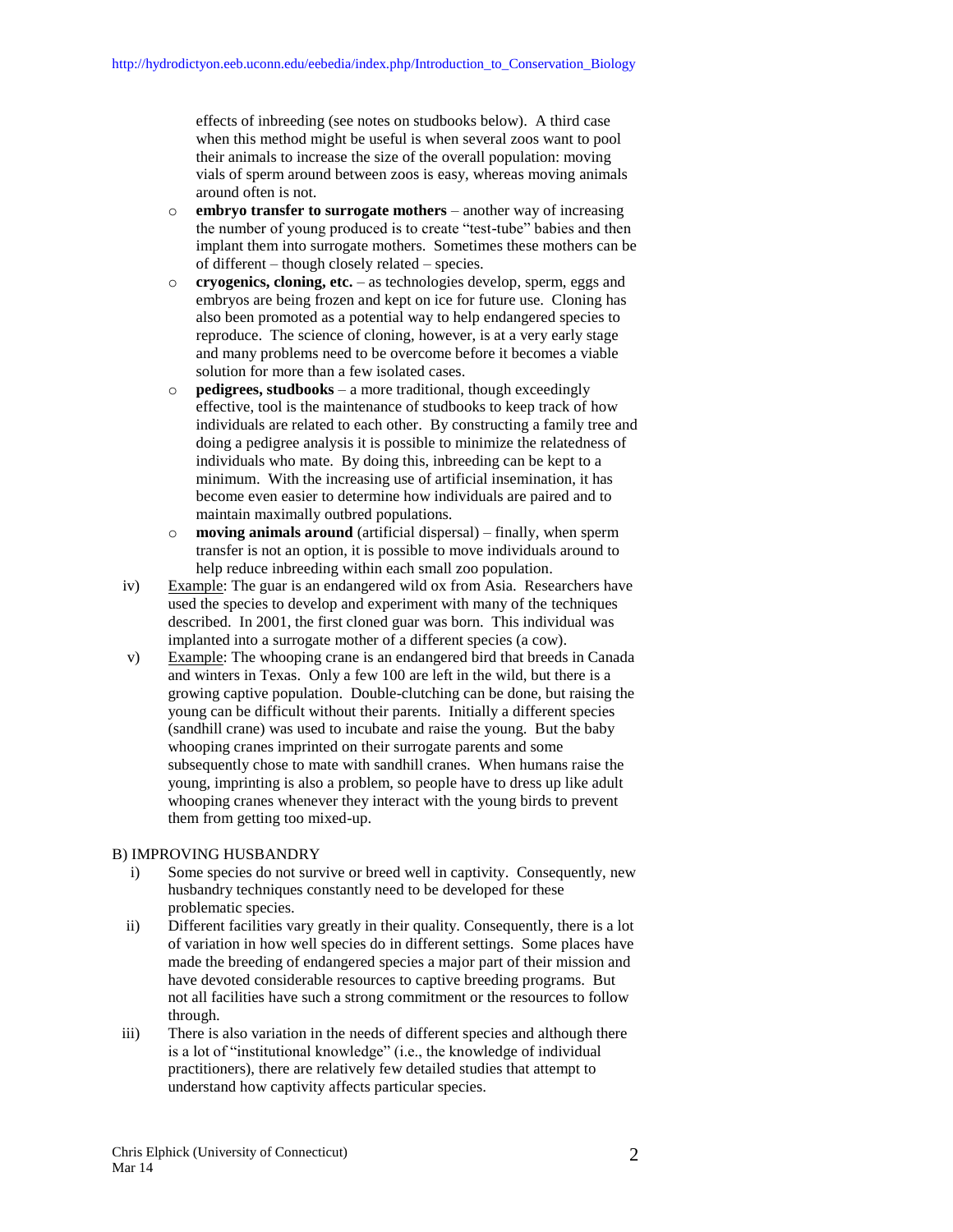iv) One such study showed that species with large home ranges in nature (e.g., polar bears) tend to do worse in captivity (i.e., they had higher infantmortality, and were more prone to show repetitive behaviors associated with stress, such as constant pacing). Studies like this can help provide ideas for how to improve the zoo environment for susceptible species.

#### C) BOTANICAL GARDENS, ARBORETUMS, ETC.

- i) Many plants can be kept in captivity too. Botanical gardens and arboretums are the main type of location, but lots of plants are grown in gardens, in private collections, etc. We even have some critically endangered species (<100 individuals in the wild) growing right here on campus in the EEB greenhouses.
- ii) Worldwide about 80,000 plant species are grown in botanical gardens. This is about 30% of the world's plants. Kew Gardens (just outside London) alone has about 25,000 species, about 10% of which are globally threatened.
- iii) Often it is easier to maintain plants away from their natural settings than it is for animals. This is because they do not go anywhere, they do not need much space (usually), and they often require fairly similar growing conditions (dirt). Most plants also lack the complex behaviors that many animals have, making it much easier to keep them alive and breeding.

#### D) SEED BANKS

- i) Just as technology is changing the way zoos function, with increasing attention to cryogenics, there are parallel changes in plant conservation and breeding. In particular, there is an increasing focus on developing seed banks – places where the seeds (and sometimes also pollen, tissue cultures, etc.) can be stored over the long term.
- ii) Seed banks have existed for a long time, but primarily as a repository for storing seeds of commercially important species. Now there is a shift to expand their function, especially for endangered species.
- iii) In seed banks, the seeds are kept in cold, dark conditions, which slows down metabolism and prevents the seeds from germinating. In this state, they can be preserved for many years (even decades) as a back-up in case species disappear in the wild.
- iv) Currently at least 10,000-20,000 of the world's plants are represented in seed banks. Some seed banks (e.g., the one at Kew Gardens in London) have a goal of obtaining not only a high representation of the world's plants but also good geographic (and therefore genetic) representation for each species.
- v) Because seeds are small and don't do anything, they take up very little space and require simple maintenance at relatively low cost.
- vi) On the other hand, seeds do not last forever and so, periodically, seeds have to be germinated to form plants that can produce new seeds. Seed banks are also vulnerable to breaks in the power supply that keep the refrigerators running. Another disadvantage is that there are some seeds that simply don't survive in storage. Just as with zoos, seed banks will not work as a repository for all species.

## **3. Captive breeding in practice**

#### A) PROBLEMS

- i) Captive breeding programs are expensive. For example, it is estimated that it is fifty times more expensive to protect elephants and rhinos in zoos than in the wild.
- ii) They are also inefficient. Conservation work proceeds one species at a time in a captive setting, and it fails to do anything to protect functioning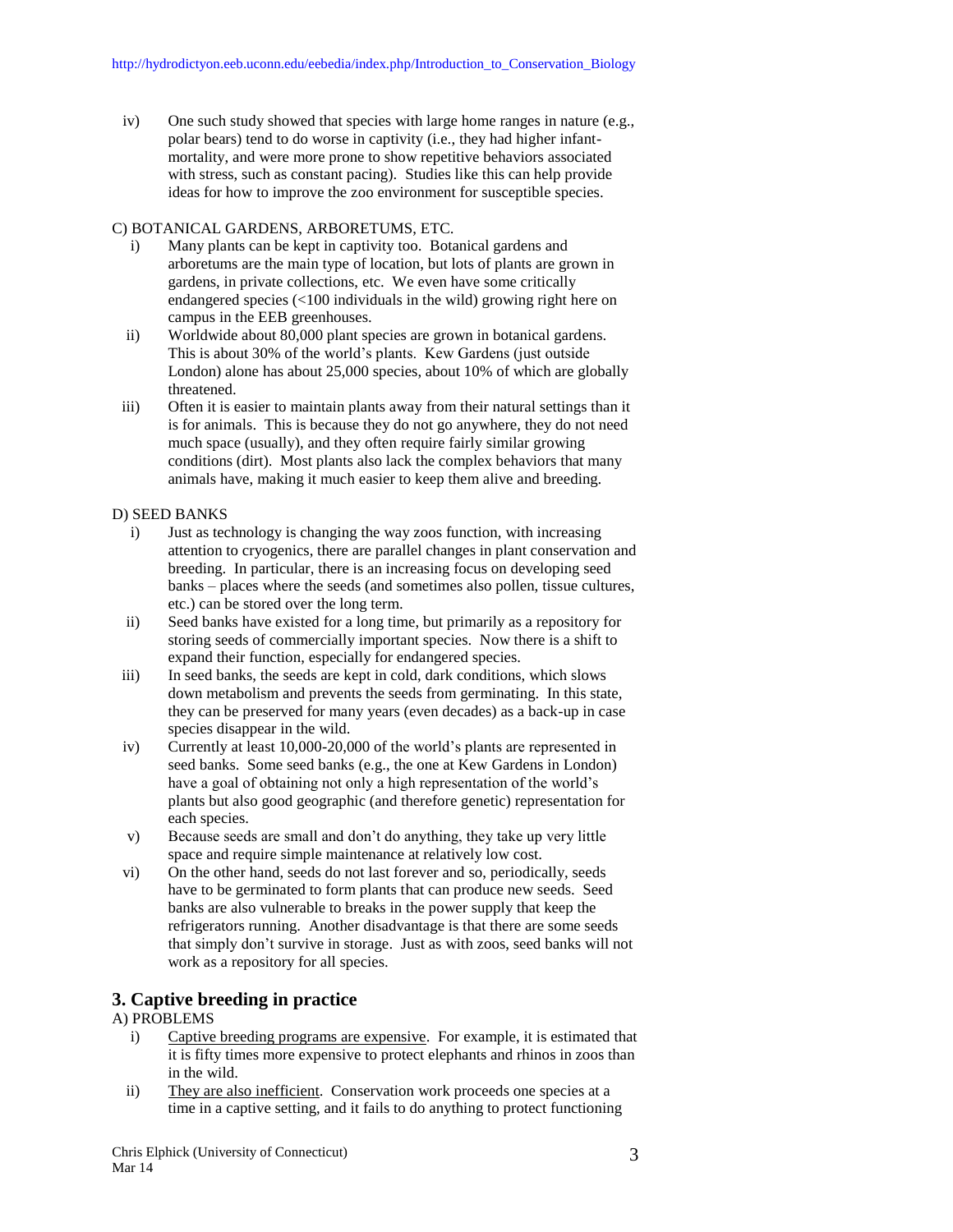ecosystems. Consequently, it is really only useful as an absolute last resort and can never realistically be applied to more than a tiny proportion of all species on Earth.

- iii) Limited capacity. Captive settings (especially zoos, arboretums, and other settings that deal with big organisms) usually cannot maintain very big populations – hence all the problems associated with small populations in the wild exist in captive settings. Genetic problems are especially relevant in captive settings and much of the work that has been done on conservation genetics has been done in conjunction with zoo populations.
- iv) Populations are concentrated. Another problem also parallels what happens in nature – individuals become concentrated into a small area. This is akin to having a narrow range and is a problem for the same reasons.
- v) Adaptation to artificial conditions. Taking species out of their natural setting can have serious problems because species sometimes adapt (i.e., they evolve) to their captive conditions. This is because there is selection for individuals that do well in captivity, but it has the consequence that certain characteristics of the species are lost. The characteristics that are selected for are often not those that will be most important in the wild (e.g., you might accidentally select for individuals that are not afraid of people – which might create a population that is especially vulnerable to persecution or predation if they are ever released back into the wild).
- vi) Behavior. Some individuals also fail to learn key behaviors needed to survive in the wild. Or learn behaviors that are harmful in the wild. Again these can be huge problems if captive breeding is being done with the idea that individuals will be released back into nature. E.g., this has been a concern in the condor release program where several released condors have learned to hang out around people, beg for food, etc. Several of these "nuisance" birds have had to be brought back into captivity; others have died as a result of their interactions with people.
- vii) Logistic concerns. Finally, there are logistic problems. Captive breeding programs require a long-term commitment because you cannot simply decide that you want to stop doing them for a few years once they are in progress (e.g., when the economy turns bad). Also, when breeding is successful there can be so much production that facilities cannot cope with the number of animals. If there are no release programs to use the "excess" individuals there are ethical issues about what should be done with them.

#### B) DOES IT WORK?

- i) Ultimately, the biggest question is: Does ex situ conservation work? In some cases the answer is clearly yes. Although there are other cases when things do not go so well.
- ii) The Mauritius kestrel provides an example of how ex situ conservation and captive breeding can save a species from extinction. These small falcons were down to only 4 individuals in 1974 (due to habitat losses and the effects of pesticides such as DDT). A captive breeding program was initiated with birds being bred in Britain and the US. By 1996, the population had increased so that there were about 100 breeding pairs in the wild and a total population of about 400. In 2000, the IUCN decided that the species was doing well enough that it did not need to be classified as Endangered any more (though it is still considered Vulnerable because the population is still small and restricted to a tiny range).